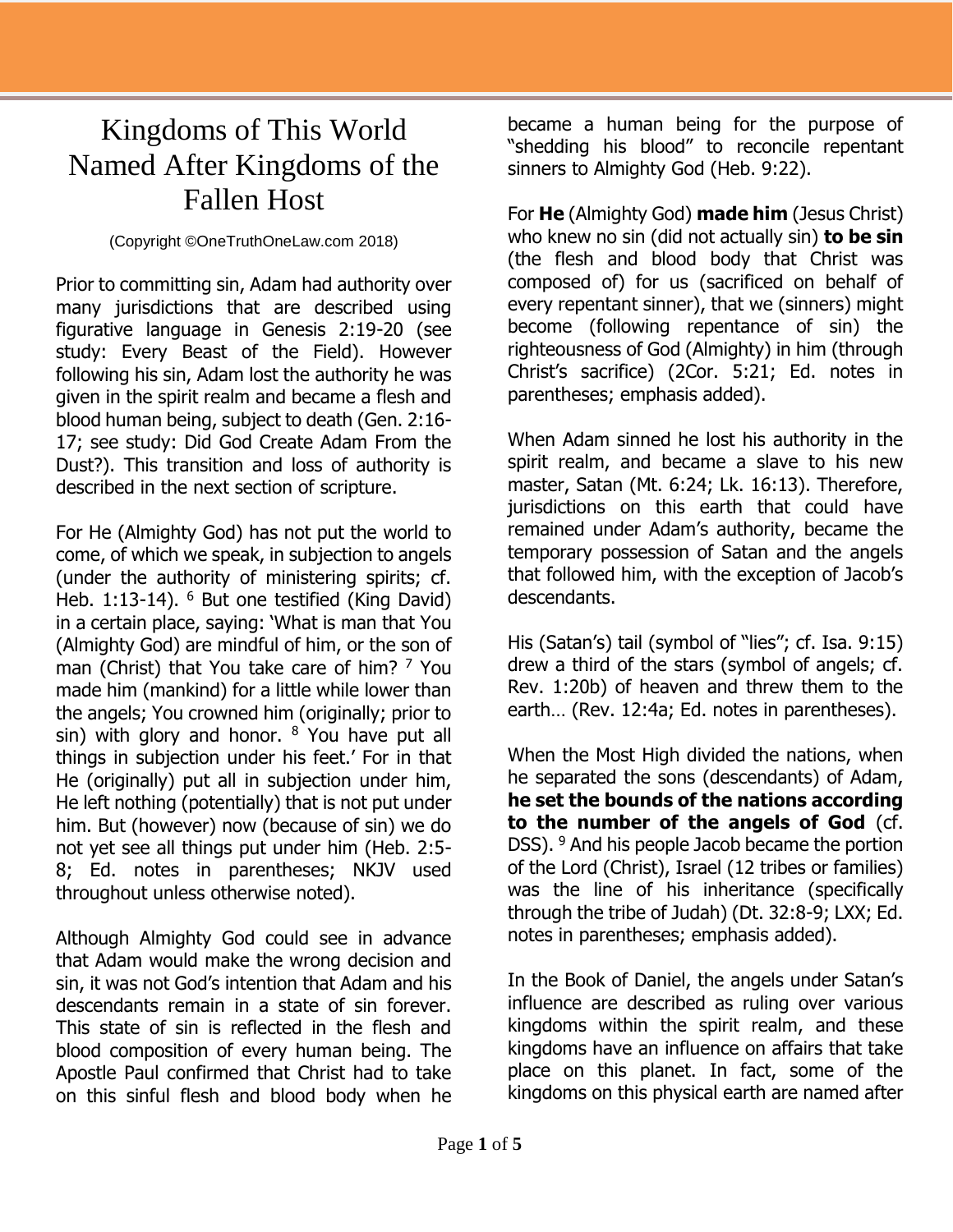their counterparts in the realm of the fallen host. These facts will become apparent upon a closer examination of Daniel's writings. Many of the visions that Daniel was given by God pertained to future events.

In the third year of Cyrus king of Persia a message was revealed to Daniel, whose name was called Belteshazzar. The message was true, **but the appointed time was long** (and of great conflict; cf. vs. 14); and he understood the message, and had understanding of the vision (Dan. 10:1; Ed. note in parenthesis).

In Daniel's vision, he saw someone who looked like Jesus Christ.

I lifted my eyes and looked, and behold, a certain man clothed in linen, whose waist was girded with gold of Uphaz! <sup>6</sup> His body was like beryl, his face like the appearance of lightning, his eyes like torches of fire (Jesus Christ; cf. Rev. 2:18; 19:12), his arms and feet like burnished bronze in color, and the sound of his words like the voice of a multitude (Dan. 10:5-6; Ed. note in parenthesis).

Following this vision, the angel Gabriel spoke with Daniel (Dan. 8:16; 9:21).

Then, suddenly, a hand touched me, which made me tremble on my knees and on the palms of my hands.  $^{11}$ And he said to me, 'O Daniel, man greatly beloved, understand the words that I speak to you, and stand upright, for I have now been sent to you.' While he was speaking this word to me, I stood trembling (Dan. 10:10-11).

For twenty-one days, the fallen host prevented Gabriel from contacting Daniel. The spirit-being primarily responsible for this action is described as the prince of the kingdom of Persia.

But the prince (SHD 8269; chief, captain, general, commander, head, master, elder, noble, merchant-prince, patron-angel, steward) of the kingdom of Persia withstood me (Gabriel) twenty-one days… (Dan. 10:13a; Ed. note in parenthesis).

In order for Gabriel to break through this blockade, another loyal angel had to come to his assistance.

…and behold, Michael, one of the chief princes (from the loyal angelic host), came to help me, for I had been left alone there with the kings (SHD 4428; leaders of armies; cf. Job 15:24; 18:14) of Persia (Dan. 10:13b; Ed. notes in parentheses; emphasis added).

## FOLLOWING THIS VISION, THE ANGEL GABRIEL SPOKE WITH DANIEL. Daniel 8:16; 9:21

It appears that the prince of the kingdom of Persia gave a command to the kings of Persia to block Gabriel from delivering a message to Daniel. When Michael appeared, Gabriel had the assistance he needed to break free and get to Daniel. Neither the prince of the kingdom of Persia or the kings of Persia were physical human beings. Nonetheless, they carried the same names and royal titles as kingdoms in the physical realm. This denotes ownership, or control. In other words, the physical kingdom of Persia was influenced by the fallen host who were the real rulers of that physical kingdom. This explains how physical nations have certain distinct characteristics. In other words, they reflect the influence of the fallen host who are in authority over them.

This same principle can also apply to human families who are under the influence of a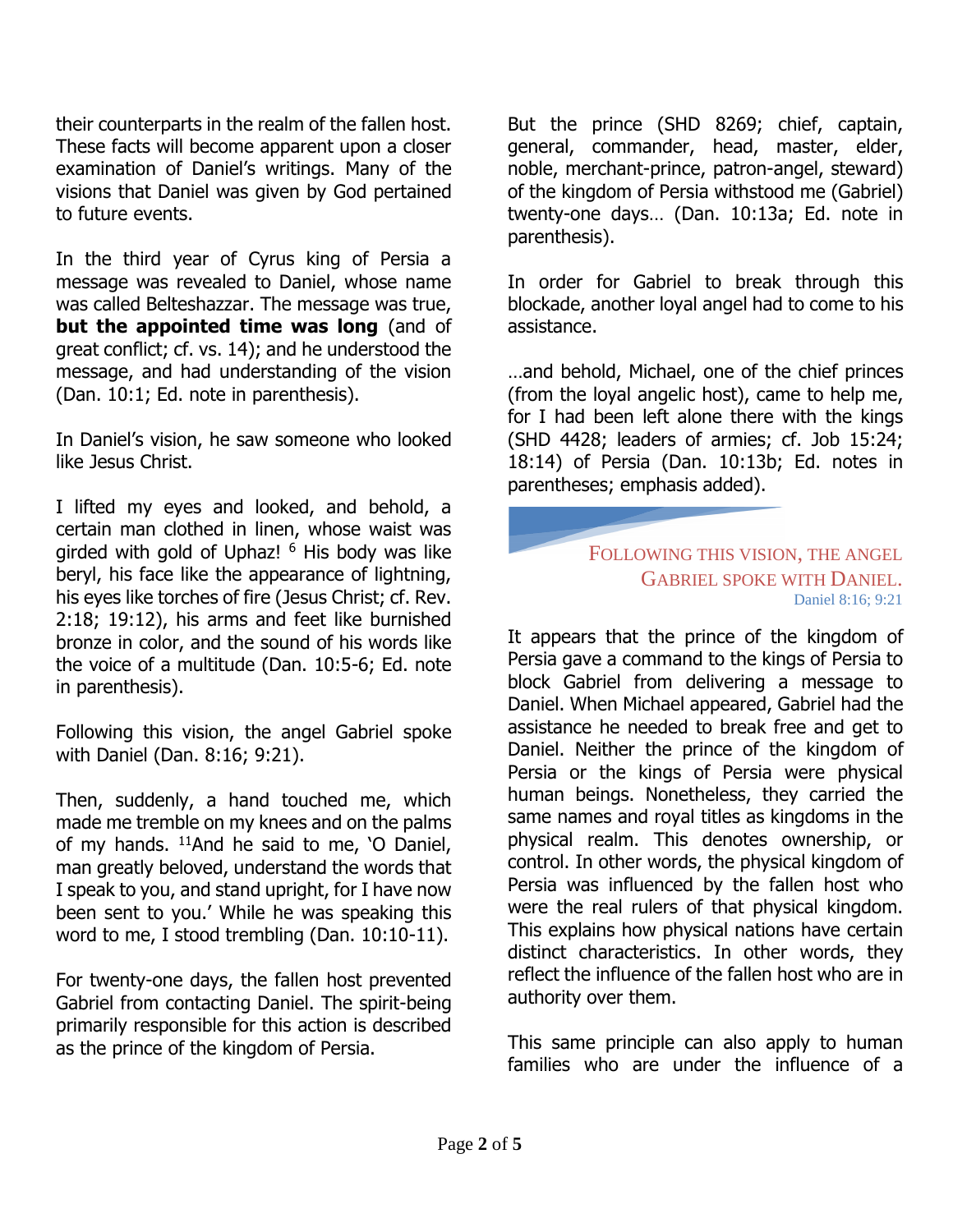particular member, or members, of the fallen host (cf. Lk. 8:26-33).

Next, the "one having the likeness of the sons of men" touched Daniel's lips enabling him to recover from shock and begin speaking again. By comparing this phrase with Daniel 8:15-16, it is apparent that this spirit-being is the one who later became known as Jesus Christ.

And suddenly, one having the likeness of the sons of men touched my (Daniel's) lips; then I opened my mouth and spoke, saying to him who stood before me, 'My lord, because of the vision my sorrows have overwhelmed me, and I have retained no strength (Dan. 10:16; Ed. note in parenthesis).

"The Lord" who spoke to Daniel strengthened him and began explaining what his next mission was.

He (the Lord) said then, 'Do you know why I have come to you? It is to tell you what is written in the Book of Truth. I must go back to fight against the prince of Persia (a spirit-being; fallen angel): when I have done with him, the prince of Javan will come next. In all this there is no one to lend me support except Michael your prince, on whom I rely to give me support and reinforce me.  $21$ And now I will tell you the truth about these things (Dan. 10:20-21; The Jerusalem Bible).

Therefore, if it serves Almighty God's purpose, the spirit-being who later became known as Jesus Christ can intervene in world affairs to strengthen certain human rulers at a critical time in history. To achieve this involves battling against Satan and the fallen host.

Also, in the first year of Darius the Mede, I (the spirit-being who later became Jesus Christ),

even I, stood up to confirm and strengthen him (Dan. 11:1).

The same spirit-being that strengthened Darius the Mede went on to describe many more battles that would occur in the spirit realm. These would also have implications on world affairs (Dan. 11:2ff). These are explained by a number of Bible commentaries (see: The Companion Bible; notes on the Book of Daniel). Of great concern is the statement in Daniel 10:21 describing Michael the archangel as the only reliable servant of Jesus Christ. This is either due to Satan deceiving many of God's loyal angels, or there were a series of battles in the spirit realm that neutralized many of God's angels as happened to Gabriel. Perhaps it is because of Satan's military successes that he believed Jesus Christ would be interested in having dominion over all the kingdoms of the fallen host.

The Devil took him (Christ) along again to a very lofty mountain (symbol of government authority, inclusive of armed forces) **and showed him all the kingdoms of the world and the glory of them** (glory: SGD 1391 doxa, radiance, splendor, brightness, i.e. of the moon, sun and stars; of the angels as apparent in their exterior brightness; cf. 2Cor. 11:14-15). 9 And he said to him, 'All these I will give to you if you fall down, and revere me' 10Then Jesus said to him, 'Be gone, Satan! For it has been written, "You shall revere the Lord your God and Him only shall you serve"' (Mt. 4:8-10; RNT; Ed. notes in parentheses; emphasis added).

Satan's ability to manipulate human beings, if people allow him to, is seen a number of times in scripture.

Now after the piece of bread (eaten during the last meal Christ had with his twelve disciples), Satan entered him (Judas Iscariot). Then Jesus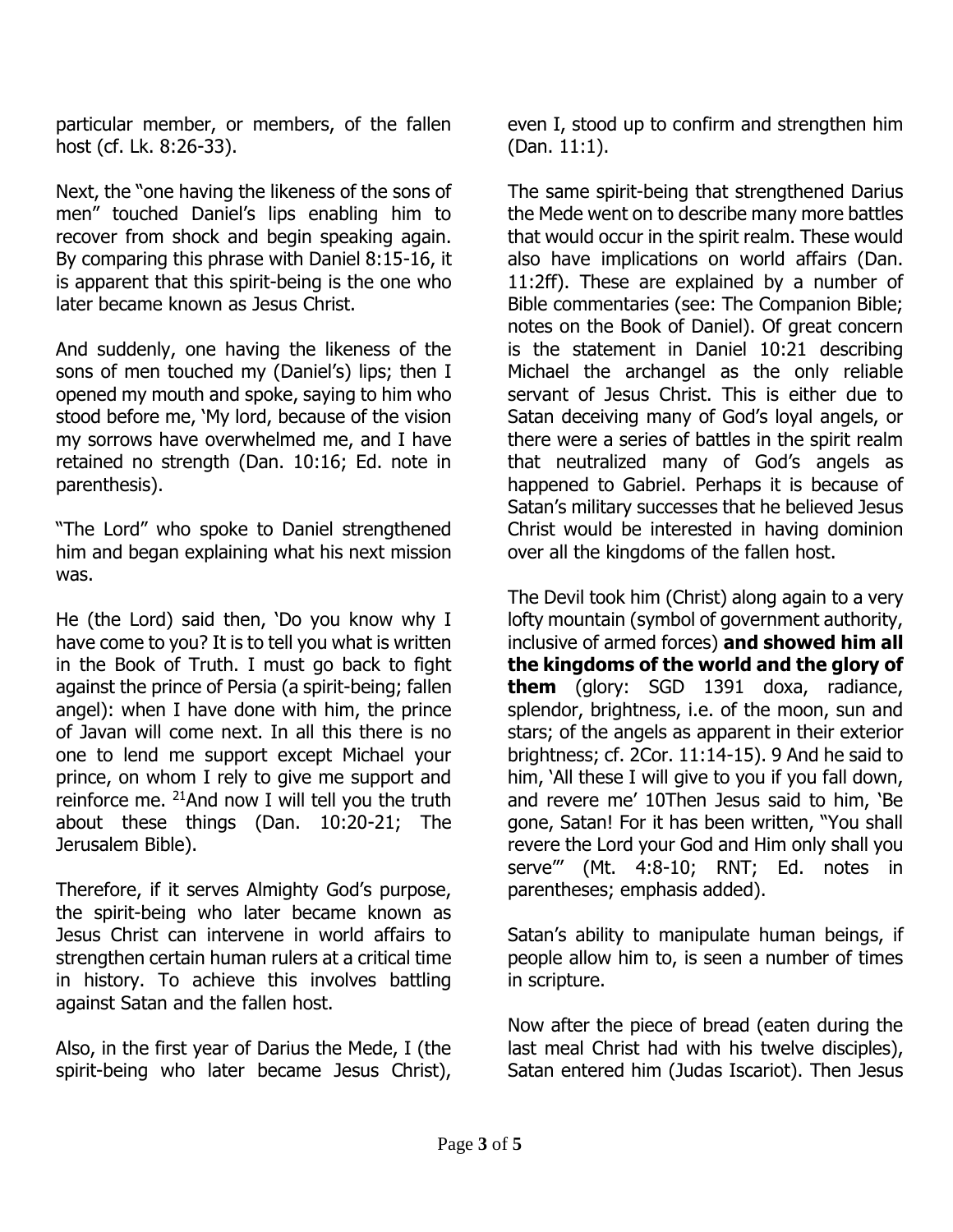said to him (Satan), 'what you (plan to) do, do quickly (Jn. 13:27; Ed. notes in parentheses).

Satan is compared in might with the King of Babylon, which explains why Babylon is referred to numerous times in the Book of Revelation.

For thus says the Lord God: 'Behold, I will bring against Tyre from the north Nebuchadnezzar king of Babylon, **king of kings**, with horses, with chariots, and with horsemen, and an army with many people (Ezekiel 26:7; emphasis added).

It is this kingdom of Babylon in the realm of the fallen host that has influenced all the subsequent kingdoms that have come from it. God Himself described it as the most powerful and influential in Daniel 2:37-45. This kingdom of Satan's devising has deceived all world governments and religions since its earliest beginnings (Gen. 10:10). Therefore, there is little difference between the kingdom of Babylon in the spirit realm, and human civilizations that have absorbed its customs throughout man's history. Thankfully, Almighty God prophesied the final demise of this apostate system of government and religion which will occur at Christ's return.

Then a mighty angel took up a stone like a great millstone and threw it into the sea (often used as a symbol associated with the realm of the fallen host; see study – The Seas and Those Who Dwell in Them), saying, "Thus with violence the great city Babylon shall be thrown down, and shall not be found anymore" (Rev. 18:21; Ed. note in parenthesis; emphasis added).

Because all other kingdoms in the realm of the fallen host have copied significantly from the Babylonian system, it is described as "the great harlot" (Rev. 17:1) and each of the other kingdoms is referred to as a harlot. Therefore, the term "harlot" applies to the kingdom of

Persia (Dan. 10:13), the kingdom of Assyria (Isa. 36:4), the kingdom of Greece (Dan. 8:21), the kingdom of Egypt (Ezekiel 29:14), the kingdom of Sihon (Nu. 32:33), the kingdom of Og (Nu. 32:33), etc.

And on her forehead a name was written: MYSTERY, BABYLON THE GREAT, THE MOTHER OF HARLOTS AND OF ABOMINATIONS OF THE EARTH (Rev. 17:5).

Today, other kingdoms have arisen, and they too are heavily influenced by the Babylonian system of governance and religion under the influence of the fallen host. Therefore, every civil and religious system that is currently functioning in both the realm of the fallen host and the realm of mortal human beings is regarded by Almighty God as Babylonian. Before reading God's judgment upon the Babylonian system, it is important to emphasize that the word "earth" can apply to the spirit realm as well as the realm of mortal human beings (cf. Rev. 12:16). Therefore, the context in which it is used must be correctly identified (see study: Two Earths). The next scripture is dealing first and foremost with the judgment of Satan and the fallen host. Therefore, the "kings of the earth" that are mentioned refer to those of the fallen host.

Then one of the seven angels who had the seven bowls came and talked with me (John), saying, 'Come, I will show you the judgment of the great harlot who sits on many waters (symbolically used to describe nations of the fallen host),  $2$ with whom the kings of the earth committed fornication (SGD 4203; given to idolatry, prostitute oneself in the context of false worship), and the inhabitants of the earth were made drunk with the wine of her fornication (used metaphorically to describe being deceived with false doctrine) (Rev. 17:1-2; Ed. notes in parentheses; emphasis added).